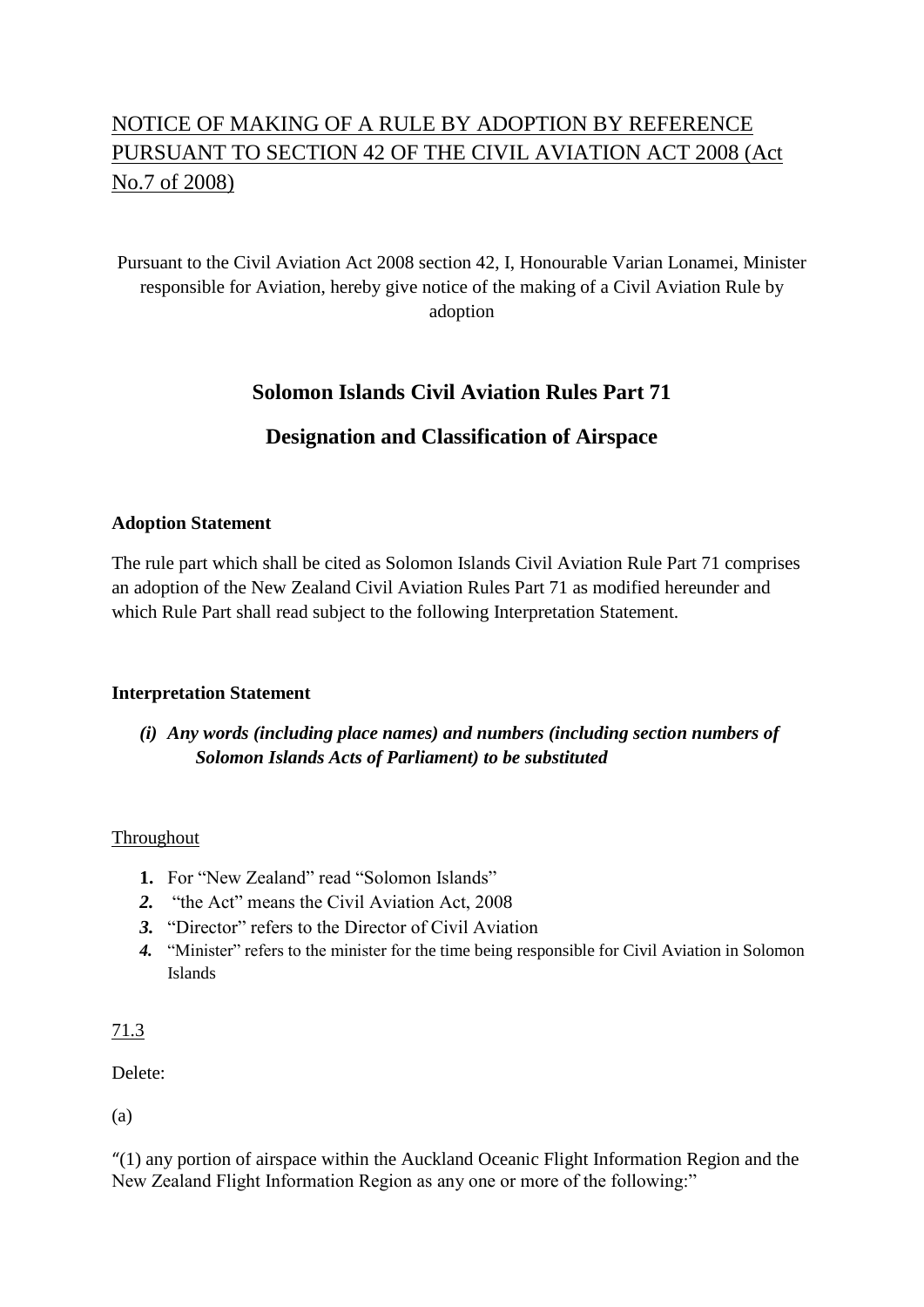And replace with:

"(1) any portion of airspace within the Honiara Flight Information Region as any one or more of the following"

71.51

Delete:

"(b)If another ICAO Contracting State provides an air traffic control service for any portion of airspace within the Auckland Oceanic Flight Information Region, the Director must— (1) designate that portion of airspace as a control area or a control zone in accordance with this Subpart after consulting with the other State; and (2) classify that portion of airspace as Class A, B, C, D, or E airspace in accordance with Subpart C."

# 71.153

"(ii) within the territorial limits of another ICAO Contracting State in the Auckland Oceanic Flight Information Region upon request by that State; and"

# **(ii) any part or parts of the adopted rule which shall not apply in Solomon Islands**

71.17 – Transitional Provisions

71.155 – Military Operating Areas

**(iii) any general exemptions which will apply in Solomon Islands**

Nil

# **(iv) any additional provisions or requirements not found in the New Zealand Rule Part but which will apply in Solomon Islands**

Nil

**(v) any amendment to, or repeal of, any rule previously adopted in accordance with the provisions and procedures of this section**

Nil

**(vi) any forms to be used in Solomon Islands**

Nil

**(vii) any equivalent documents to be substituted for documents referred to in the adopted rule part**